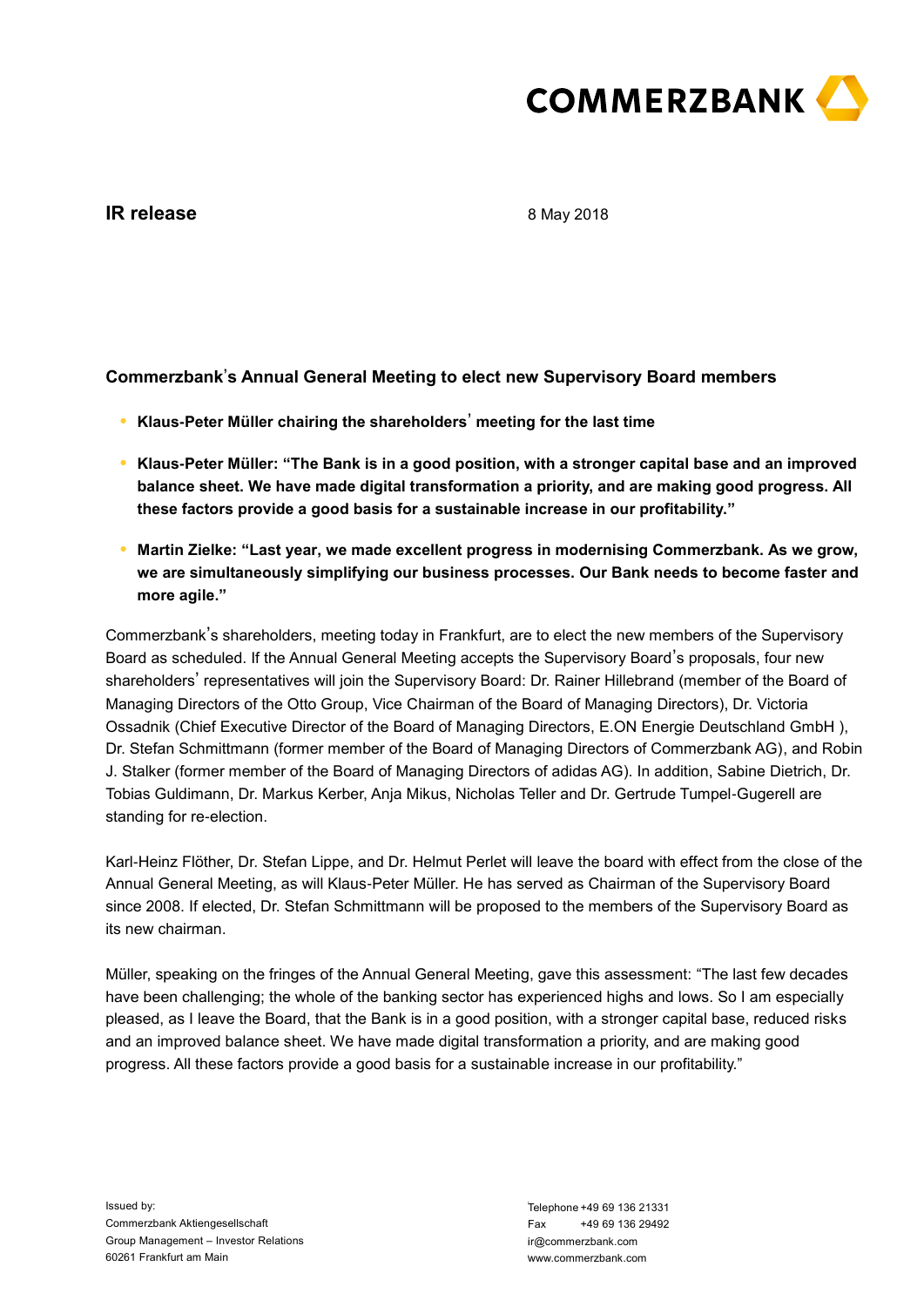page 2 |

Managing Directors of Commerzbank, in recognition of Müller's long service with the Bank. "You have worked tirelessly for this Bank. There have been some difficult situations, but you always dealt with them in a resolute, professional manner." Zielke added: "I have always valued your determination, but also your courage to challenge the status quo and to attempt something new. Indeed, you have been actively involved in and supportive of the current radical restructuring of 'your' Commerzbank."

Thus the helped shape Commerzbank and its particular to thus to said Marin Zelke, Chairman of the Board of the Sunser of the Sunser Commerzbank and its particular that the there is the same Commerzbank.<br>The same Martin Ber At the ordinary Annual General Meeting in Frankfurt, shareholders will also vote on the proposal to allocate the distributable profits from financial year 2017 in full to the revenue reserves. The purpose of this is to facilitate the ongoing implementation of the Commerzbank 4.0 strategy and to strengthen the Bank's equity capital. In financial year 2017, the operating profit under IFRS for the Commerzbank Group came to €1,303 million. Despite restructuring expenses of €808 million, the net profit attributable to shareholders was positive, at €156 million.

Martin Zielke said: "Last year, we made further headway. We recorded growth in customers and assets under management. In the Private and Small Business Customers segment, we acquired more than 500,000 new customers in Germany. Our business volume increased by almost €40 billion. In corporate banking, too, we are seeing growth in all client categories. Last year we managed to win over more than 4,000 new clients." This growth enabled Commerzbank to almost fully offset the effects of negative interest rates and competitionrelated low margins.

"Last year we made excellent progress in modernising Commerzbank", commented Zielke. In 2018 too, the Bank will focus on the implementation of the Commerzbank 4.0 strategy. "We are still in the middle of restructuring", Zielke said. "We are now in a crucial phase, and we need to keep up the momentum. After all, we still have some way to go on our path to higher profitability. "

To this end, the Bank has set itself two clear objectives: growth and digitalisation. "We are aiming to gain 2 million new private and small business customers and 10,000 new corporate clients by the end of 2020", Zielke went on. Meanwhile the Bank is to become more digitalised: "As we grow, we are simultaneously simplifying our business processes. Our Bank needs to become faster and more agile."

Zielke added: "We want to grow, and to reinvent ourselves. We are working hard to achieve these objectives. We want to boost our profit again this year. And we are aiming to resume dividend payments for financial year 2018. We already made an accrual in the first quarter for this purpose."

The agenda can be found at [www.commerzbank.com/agm,](http://www.commerzbank.com/agm) along with other AGM-related documents and a link to the speeches of the Chairman of the Supervisory Board and the Chairman of the Board of Managing Directors. The Twitter hashtag for the AGM is #CobaHV.